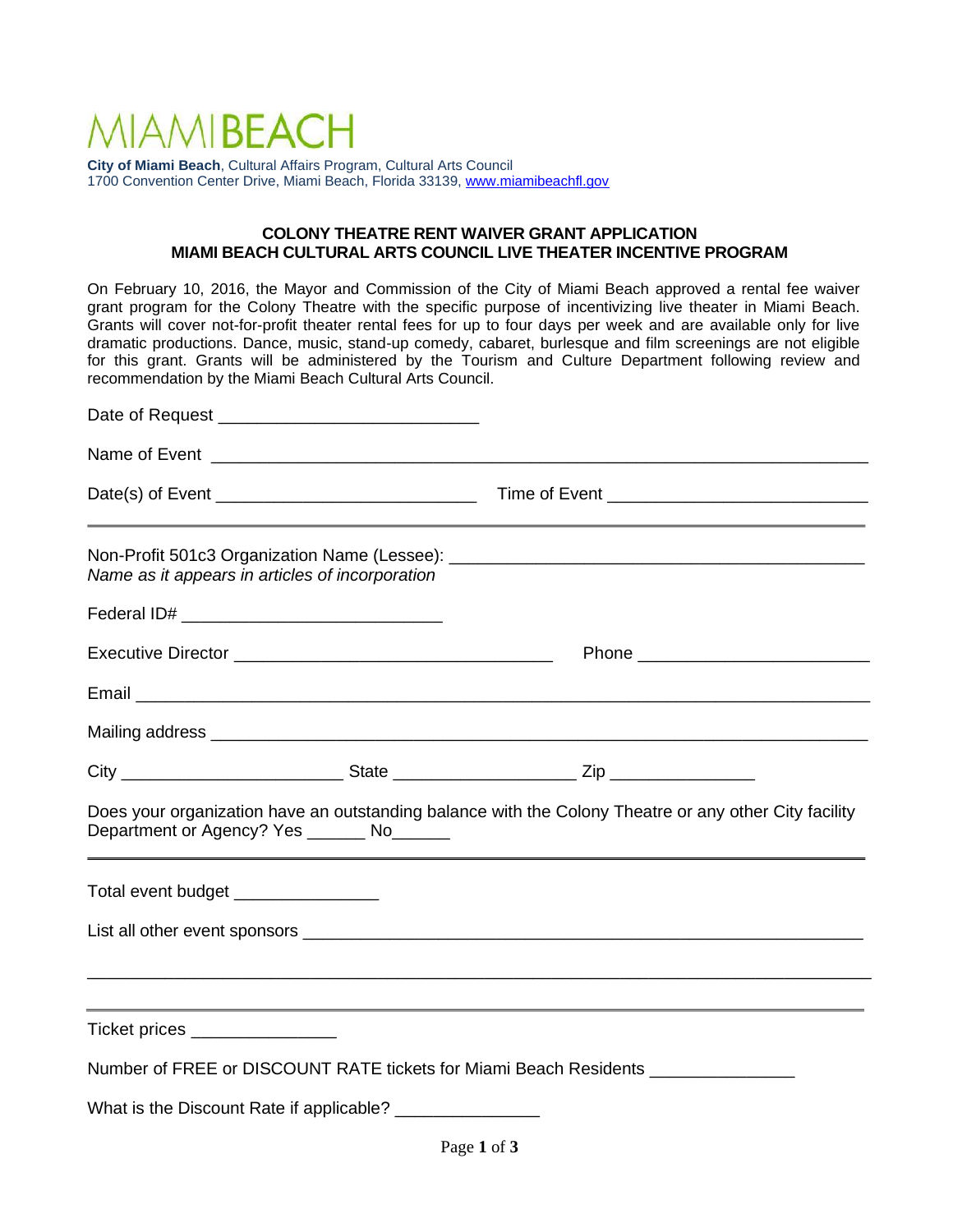| 1. Description of event: Please include title of play, author, director, designer, cast members<br>and other credits where appropriate (such as composer, lyricist, choreographer, etc). Attach brief<br>bios of key personnel. Provide a brief synopsis of the play and any pertinent history of<br>the production. |  |  |  |  |  |
|----------------------------------------------------------------------------------------------------------------------------------------------------------------------------------------------------------------------------------------------------------------------------------------------------------------------|--|--|--|--|--|
|                                                                                                                                                                                                                                                                                                                      |  |  |  |  |  |
|                                                                                                                                                                                                                                                                                                                      |  |  |  |  |  |
|                                                                                                                                                                                                                                                                                                                      |  |  |  |  |  |
|                                                                                                                                                                                                                                                                                                                      |  |  |  |  |  |
|                                                                                                                                                                                                                                                                                                                      |  |  |  |  |  |
| 2. Target Audience:                                                                                                                                                                                                                                                                                                  |  |  |  |  |  |
|                                                                                                                                                                                                                                                                                                                      |  |  |  |  |  |
|                                                                                                                                                                                                                                                                                                                      |  |  |  |  |  |
| 3. Marketing Plan:                                                                                                                                                                                                                                                                                                   |  |  |  |  |  |
|                                                                                                                                                                                                                                                                                                                      |  |  |  |  |  |
|                                                                                                                                                                                                                                                                                                                      |  |  |  |  |  |
| 4. Brief History of Organization:                                                                                                                                                                                                                                                                                    |  |  |  |  |  |
|                                                                                                                                                                                                                                                                                                                      |  |  |  |  |  |
|                                                                                                                                                                                                                                                                                                                      |  |  |  |  |  |
|                                                                                                                                                                                                                                                                                                                      |  |  |  |  |  |
|                                                                                                                                                                                                                                                                                                                      |  |  |  |  |  |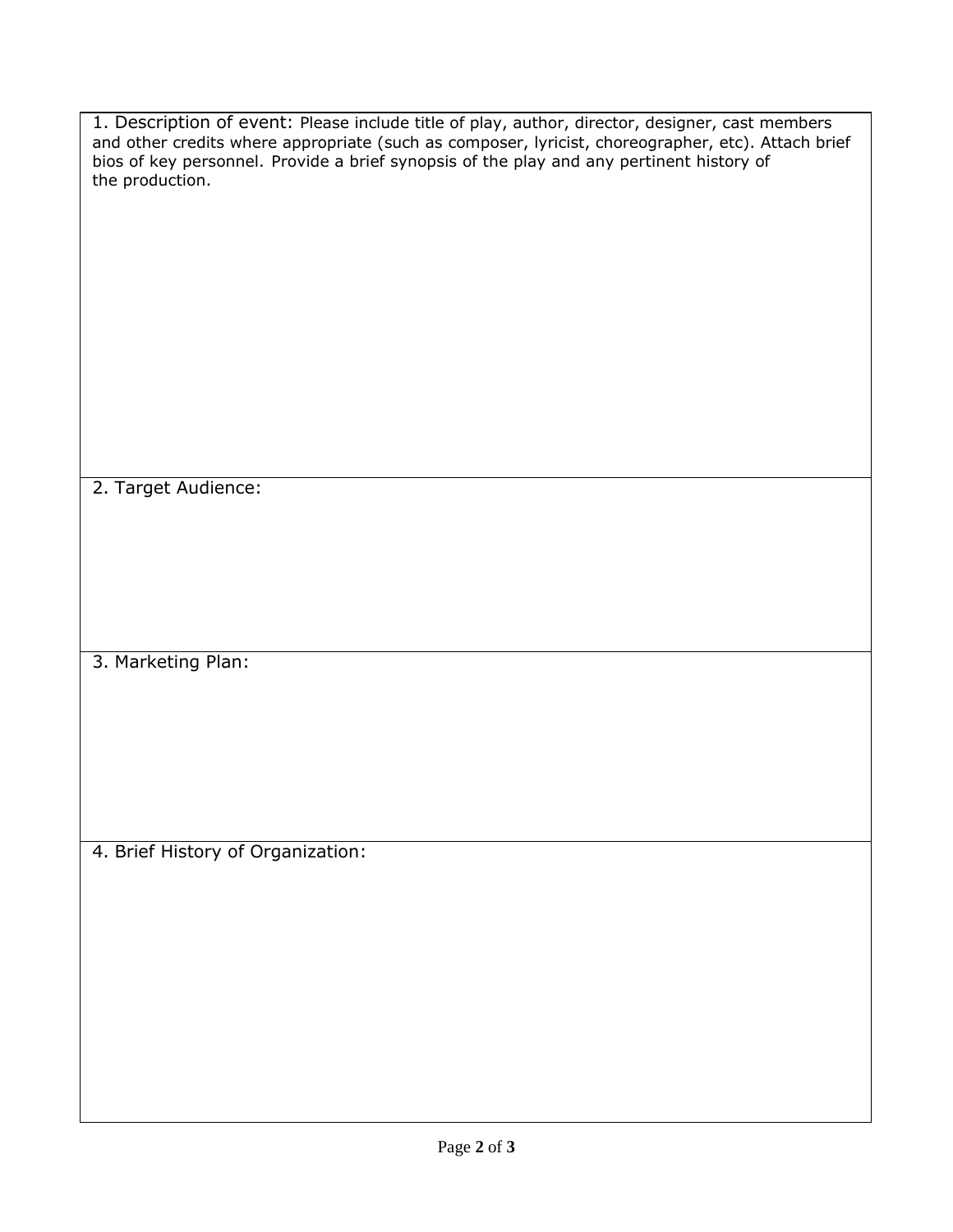### **REQUIRED ATTACHMENTS – please attach as indicated to the application and all application copies.**

- $\checkmark$  A copy of your 501(c)(3) letter of determination, dated within the past two years. Updated letters can be obtained from the Internal Revenue Service via fax and mail at 1-877-829-5500.
- ✓ Most recent audited financial statement or IRS Form 990.

### **CERTIFICATION / SIGNATURE**

I certify that all information contained in this application and attachments are true and accurate, and that I am authorized by the applicant hereto to execute this application.

| Name      |                | Title |  |
|-----------|----------------|-------|--|
|           | (Please Print) |       |  |
| Signature |                | Date  |  |
|           |                |       |  |

## **PLEASE SUBMIT COMPLETED APPLICATION WITH REQUIRED ATTACHMENTS TO:**

**Sandra Schoenlank Cultural Affairs Grants and Operations Administrator Department of Tourism and Culture City of Miami Beach 1700 Convention Center Drive Miami Beach, FL 33139 Email: sandraschoenlank@miamibeachfl.gov**

PLEASE NOTE: Any changes to the event details on page 1 (tickets prices, dates, discounts, etc.) must be approved in writing prior to the event. Failure to secure approval will result in revocation of the Waiver. An organization may apply more than once per calendar year. This Grant covers not-for-profit rental fee rates for up to four days per week and is available for multiple-week runs. Grants will be administered by the Tourism and Culture Department following review and recommendation by the Miami Beach Cultural Arts Council.

All funded activities must provide equal access and equal opportunity in employment and services and may not discriminate on the basis of disability, race or ethnicity, color, creed, national origin, religion, age, gender, or sexual preference, in accordance with Title VI and Title VII of the Civil Rights Act of 1964, the Age Discrimination Act of 1975 and Title IX of the Education Amendments of 1972 as amended (42 U.S.C. 2000d et seq.), the Americans with Disabilities Act (ADA) of 1990, and Section 504 of the Rehabilitation Act of 1973.

Grantees must include the city logo in all marketing and publicity materials, as well as the following credit line when possible in all promotional and marketing materials related to this grant including news releases, public announcements, press releases, print and broadcast media: "With the support of the City of Miami Beach Cultural Affairs Program, Cultural Arts Council, and the Miami Beach Mayor and City Commissioners." Failure to include the credit line and/or logo will result in revocation of the Grant.

The City of Miami Beach provides equal access and equal opportunity in employment and services and does not discriminate on the basis of race or ethnicity, color, creed, national origin or religion, age, gender, sexual preference, in accordance with Title VI and Title VII of the Civil Rights Act of 1964, the Age Discrimination Act of 1975 and Title IX of the Education Amendments of 1972 as amended (42 U.S.C. 2000d et seq.). The City of Miami Beach Department of Tourism, Culture and Economic Development, Cultural Affairs Program, supports